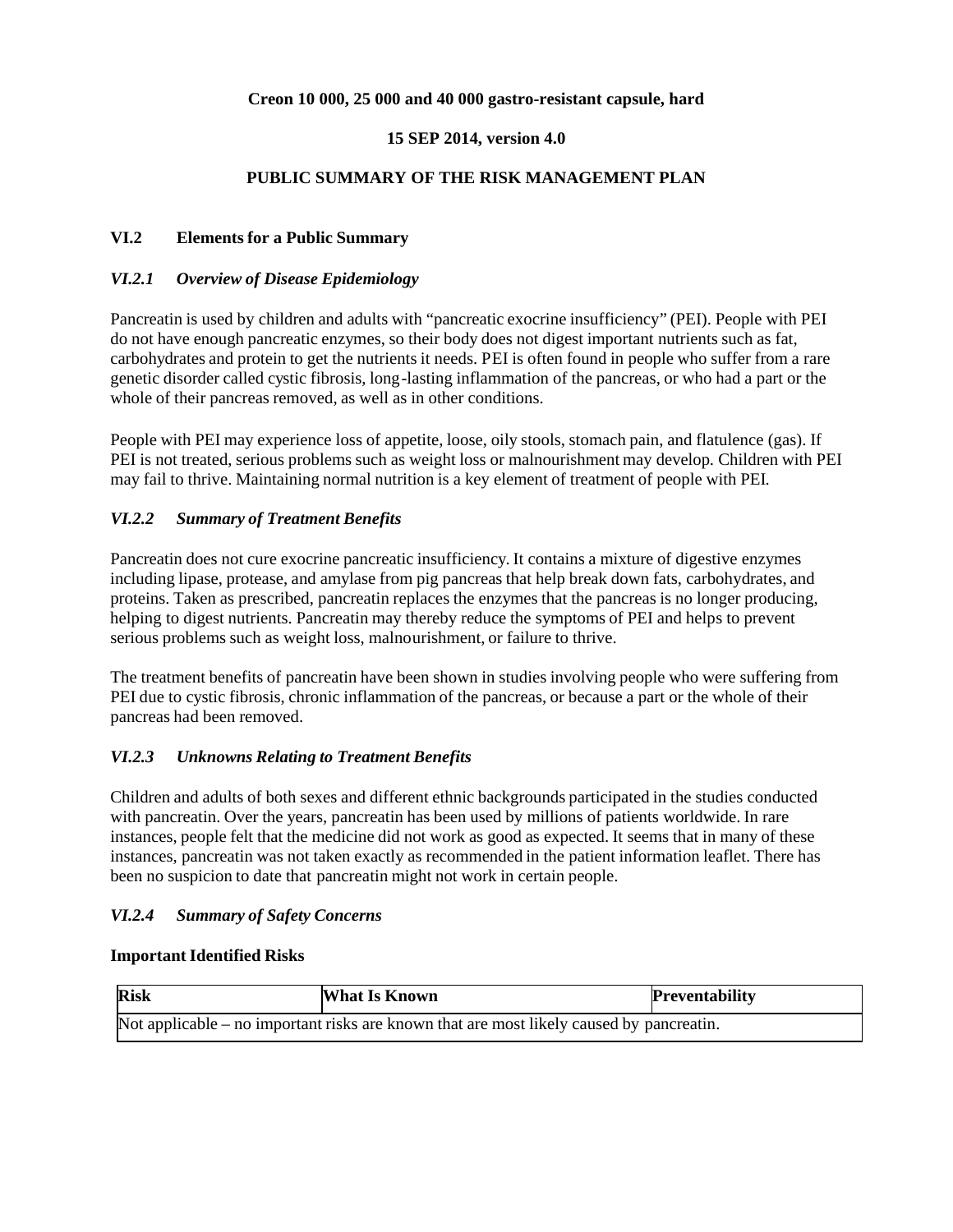## **Important Potential Risks**

| <b>Risk</b>                                                                                                                                        | What is Known (Including Reason Why It Is Considered a<br>Potential risk)                                                                                                                                                                                                                                                                                                                                                                                                                                                                                                                                                                                                                     |
|----------------------------------------------------------------------------------------------------------------------------------------------------|-----------------------------------------------------------------------------------------------------------------------------------------------------------------------------------------------------------------------------------------------------------------------------------------------------------------------------------------------------------------------------------------------------------------------------------------------------------------------------------------------------------------------------------------------------------------------------------------------------------------------------------------------------------------------------------------------|
| Possibility that pancreatic<br>enzyme products might<br>increase the chance of having<br>a serious bowel condition<br>called fibrosing colonopathy | Fibrosing colonopathy (FC) is a rare condition where the bowel is narrowed or<br>blocked. This condition is serious and may require bowel surgery. FC is seen<br>almost exclusively in children with cystic fibrosis and treated with pancreatic<br>enzyme products. There is a possibility that FC is more likely to develop if<br>pancreatic enzyme products are taken at high doses. However, the cause of FC<br>is unknown, and it is uncertain whether pancreatin may cause FC at all. Some<br>researchers believe that FC might be caused by a type of tablet coating that is<br>not used for this reviewed medicine, or that FC is caused by the underlying<br>cystic fibrosis itself. |

### **Missing information**

| <b>Risk</b>                                             | <b>What Is Known</b>                                                                                                                                                                                                                                           |
|---------------------------------------------------------|----------------------------------------------------------------------------------------------------------------------------------------------------------------------------------------------------------------------------------------------------------------|
| pancreatin in women who<br>want to become pregnant, are | Limited information on use of As with most medicines, pregnant and breastfeeding women were excluded<br>from the studies conducted with pancreatin. There is however no evidence<br>from animal studies or any other information source that pancreatin may be |
| pregnant or who are<br>breastfeeding                    | harmful to the unborn fetus or breastfed baby, when taken by the mother.                                                                                                                                                                                       |

# *VI.2.5 Summary of Risk Minimization Measures by Safety Concern*

All medicines have a Summary of Product Characteristics(SmPC) which provides physicians, pharmacists and other health care professionals with details on how to use the medicine, the risks and recommendations for minimizing them. An abbreviated version of this in lay language is provided in the form of the package leaflet (PL). The measures in these documents are known as routine risk minimization measures.

The Summary of Product Characteristics and the Package Leaflet for pancreatin can be found in the pancreatin's EPAR.

This medicine has no additional risk minimization measures.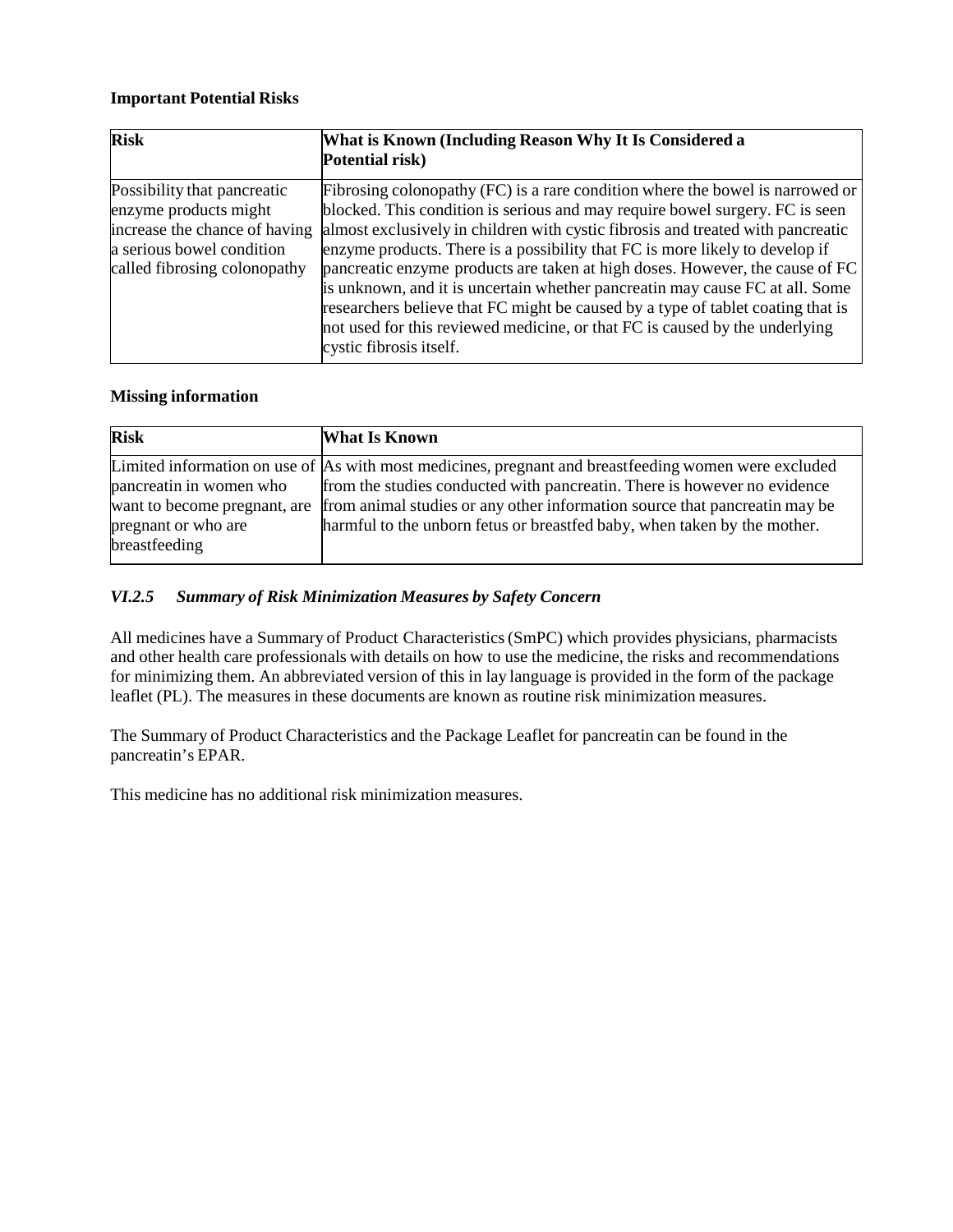# *VI.2.6 Planned Post-Authorization Development Plan*

| <b>Study/Activity</b><br>(Including<br><b>Study Number</b> )                                                                  | <b>Objectives</b>                                                                                                                          | <b>Safety Concerns/</b><br><b>Efficacy Issue</b><br><b>Addressed</b>                                                                                                                       | <b>Status</b> | <b>Planned Date</b><br>for Submission of<br>(Interim and) Final<br><b>Results</b> |
|-------------------------------------------------------------------------------------------------------------------------------|--------------------------------------------------------------------------------------------------------------------------------------------|--------------------------------------------------------------------------------------------------------------------------------------------------------------------------------------------|---------------|-----------------------------------------------------------------------------------|
| Fibrosing colonopathy Monitor and evaluate<br>patients with CF<br>$(CFFC-OB-11)$<br>(Non-interventional,<br>$\left( 2\right)$ | observational study in whether the risk of FC<br>PERT varies from what<br>is known, including as-<br>sessment of possible<br>dose effects. | Fibrosing colonopathy<br>(Important potential risk)<br>in CF patients receiving Long-term overdose as a<br>potential risk factor for<br>the occurrence of FC<br>(Important potential risk) | in July 2012  | Study started Final study report<br>planned for 2022.                             |

# **List of Studies in Post-Authorization Development Plan**

# *VI.2.6.1 Studies which are a Condition of the Marketing Authorization*

The above study has been requested by a regulatory authority from all companies that are marketing pancreatic enzyme products.